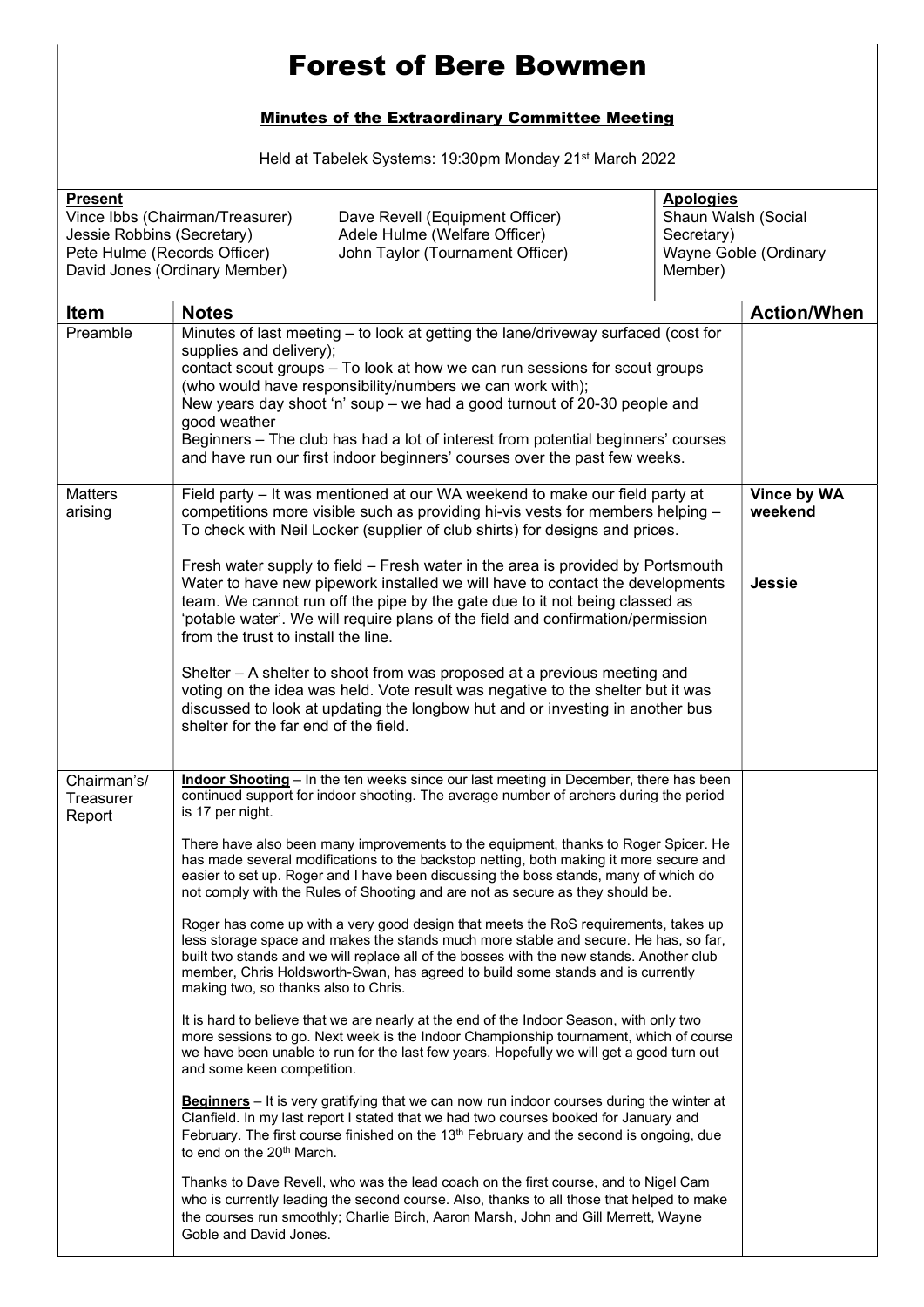| Some new equipment was required to run indoor courses, in particular ground quivers<br>and bow stands. Clearly, the ground quivers that we use at the field could not be used<br>indoors. Nigel Cam and I discussed a few different designs and he made seven of the<br>chosen design, with Roger Spicer producing some decals to make them look<br>professional, so thanks to them both. I also purchased ten bow stands at a reasonable<br>price from Quicks.                                                                                                                                                   |  |  |  |
|-------------------------------------------------------------------------------------------------------------------------------------------------------------------------------------------------------------------------------------------------------------------------------------------------------------------------------------------------------------------------------------------------------------------------------------------------------------------------------------------------------------------------------------------------------------------------------------------------------------------|--|--|--|
| <b>Membership</b> - Clearly there was a concern over the numbers of members we could<br>have lost during the pandemic, but we have done remarkably well during that period. At<br>the end of the 2014/15 season, we had 146 paid up members, but this dwindled year-on-<br>year to a low of only 95 members at the end of 19/20. However, that went up slightly in<br>20/21 and our current membership stands at 144.                                                                                                                                                                                             |  |  |  |
| We have several people on the current courses and with another 7 months of this season<br>to go, I suspect that the membership figures will show more improvement by the end of<br>the year.                                                                                                                                                                                                                                                                                                                                                                                                                      |  |  |  |
| Have-a-go - As you know, before the pandemic, we attended many fetes and events to<br>allow the public to Have-a-Go at archery. While these events do not make much in the<br>way of financial reward for the club, it does get our name around and hopefully brings in<br>new members.                                                                                                                                                                                                                                                                                                                           |  |  |  |
| I have had requests to do the Droxford Country Fair on the 4th June, the Soberton Fete<br>on the 25th June and the Swanmore Fete on the 9th September. We have in the past<br>done both Droxford and Swanmore, but not the Soberton Fete. Of course, we can not do<br>any of these events unless we have enough members who are willing to assist. I have<br>already written to members and received offers of help for Droxford, so I have agreed<br>that we will do that one, but I have yet to ask members to help on the other two events.<br>Even so we still need to have transportation for the equipment. |  |  |  |
| I have added this to the agenda for further discussion.                                                                                                                                                                                                                                                                                                                                                                                                                                                                                                                                                           |  |  |  |
| Club finances - As far as the club's finances are concerned; we are still in very good<br>shape. The attached breakdown gives brief details of our position in terms of finances<br>and membership.                                                                                                                                                                                                                                                                                                                                                                                                               |  |  |  |
| It is very difficult to compare exactly like for like, but if you consider that we ended last<br>season with just over £33k and we currently have £39.5k, that seems to indicate that we<br>are still in a stable financial position. Equally, you will see that the membership<br>subscriptions are up about £3k.                                                                                                                                                                                                                                                                                                |  |  |  |
| As at 01 Mar 2022<br>Cash In Hand<br>£271.45                                                                                                                                                                                                                                                                                                                                                                                                                                                                                                                                                                      |  |  |  |
| <b>Current Account</b><br>£18,577.98                                                                                                                                                                                                                                                                                                                                                                                                                                                                                                                                                                              |  |  |  |
| <b>Business Reserve Account</b><br>£20,652.03                                                                                                                                                                                                                                                                                                                                                                                                                                                                                                                                                                     |  |  |  |
| £39,501.4                                                                                                                                                                                                                                                                                                                                                                                                                                                                                                                                                                                                         |  |  |  |
| 6<br><b>Outstanding</b>                                                                                                                                                                                                                                                                                                                                                                                                                                                                                                                                                                                           |  |  |  |
| <b>Bills:</b>                                                                                                                                                                                                                                                                                                                                                                                                                                                                                                                                                                                                     |  |  |  |
| £0.00                                                                                                                                                                                                                                                                                                                                                                                                                                                                                                                                                                                                             |  |  |  |
| <b>Members Subscriptions:</b>                                                                                                                                                                                                                                                                                                                                                                                                                                                                                                                                                                                     |  |  |  |
| Year end<br>£6,575.50<br>Last Year                                                                                                                                                                                                                                                                                                                                                                                                                                                                                                                                                                                |  |  |  |
| To<br>Date<br>This Year<br>£9,341.00                                                                                                                                                                                                                                                                                                                                                                                                                                                                                                                                                                              |  |  |  |
| £2,765.50<br>Increase                                                                                                                                                                                                                                                                                                                                                                                                                                                                                                                                                                                             |  |  |  |
|                                                                                                                                                                                                                                                                                                                                                                                                                                                                                                                                                                                                                   |  |  |  |
| <b>Members not renewing for</b><br>13<br>2021/22                                                                                                                                                                                                                                                                                                                                                                                                                                                                                                                                                                  |  |  |  |
|                                                                                                                                                                                                                                                                                                                                                                                                                                                                                                                                                                                                                   |  |  |  |
| <b>New Members since 1st October</b><br>Note: Number of shooting<br>29<br>members as at 1st Mar is<br>2021<br>144                                                                                                                                                                                                                                                                                                                                                                                                                                                                                                 |  |  |  |
|                                                                                                                                                                                                                                                                                                                                                                                                                                                                                                                                                                                                                   |  |  |  |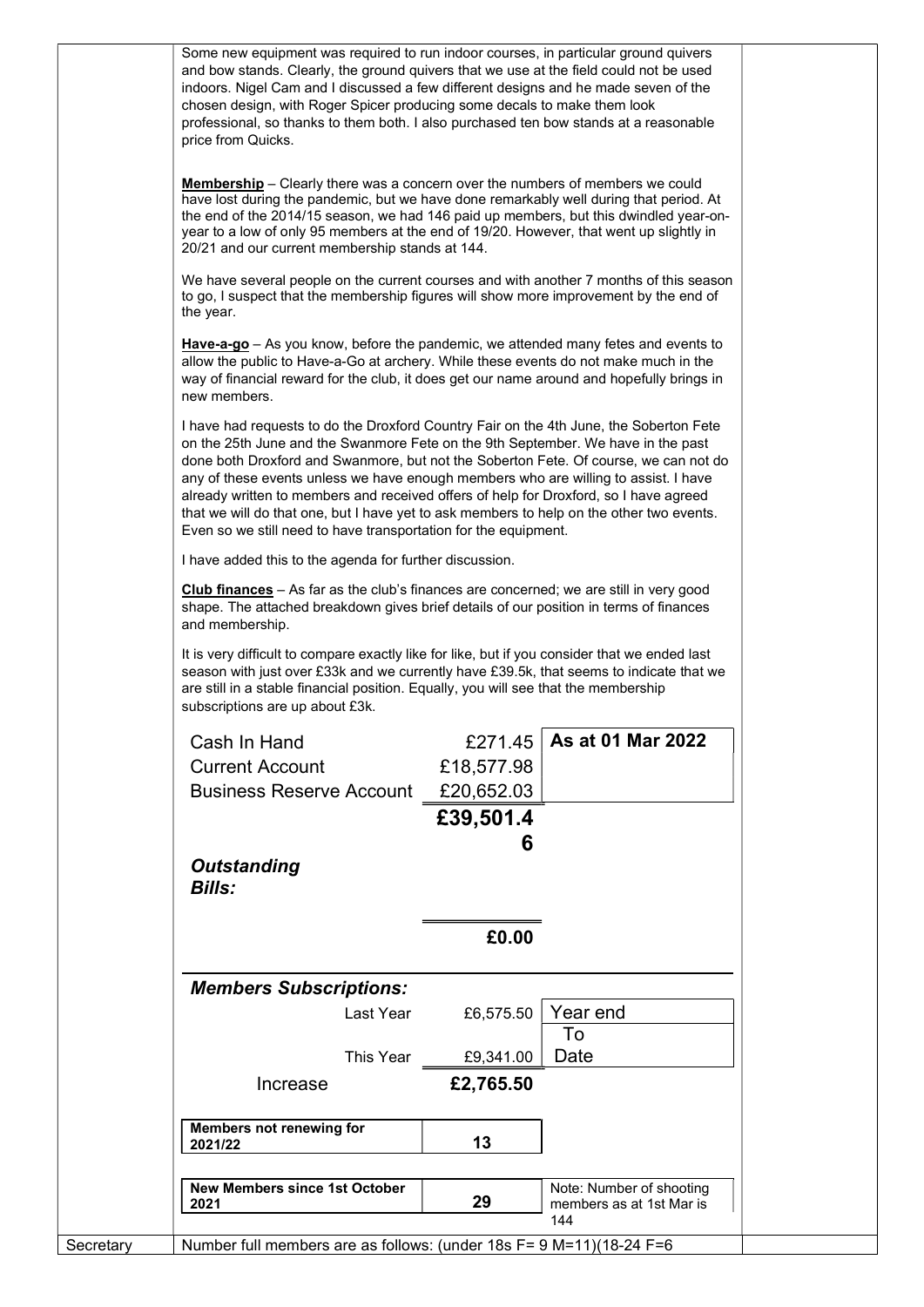| Report        | M=2), (Senior F=24 M=91) we currently have 143 shooting members and 11                                                                                      |                 |
|---------------|-------------------------------------------------------------------------------------------------------------------------------------------------------------|-----------------|
|               | social members                                                                                                                                              |                 |
|               | We gained 7 full members from our winter beginners' courses and 2                                                                                           |                 |
|               | probationary members.                                                                                                                                       |                 |
|               | Scouts - to write up email for AGB to be able to run sessions for scouts etc.                                                                               | Adele/Jess      |
| Equipment     | After looking for bows for beginners it was found that 'bow number 23' was                                                                                  |                 |
|               | missing which has now been returned to the container, some tubes for club                                                                                   |                 |
|               | arrows were found to be empty.                                                                                                                              |                 |
|               | Broken or missing club equipment to be reported to the equipment officer or a                                                                               |                 |
|               | committee member so that it can be fixed or replaced.                                                                                                       |                 |
|               | Many new pieces of equipment for the indoor shooting have been made for the<br>club by members including stands for the bosses, arrow tubes and bow stands, |                 |
|               | netting poles. Many were provided by Rodger Spicer.                                                                                                         |                 |
| Records       | Summer programme - Has been drafted and after discussion with the                                                                                           |                 |
|               | committee at end of the meeting it will be distributed via Bere Facts and the                                                                               |                 |
|               | website,                                                                                                                                                    |                 |
|               | Medals - It was discussed last meeting to think about the medals we provide.                                                                                |                 |
|               | The cost was investigated for inscribed medals and whether it was worth the                                                                                 |                 |
|               | club getting our medals inscribed for all awards. The potential to have a 'glass                                                                            |                 |
|               | trophy' inscribed was looked into but currently seems to be an unrealistic price.                                                                           |                 |
|               | Winter programme - Discussed later in minutes                                                                                                               |                 |
| Tournaments   | Entries for tournaments -                                                                                                                                   |                 |
|               | There is currently a steady number of entries for the WA weekend, John is                                                                                   |                 |
|               | planning to talk to Pete to ensure that the medals are ready for the upcoming                                                                               | Vince by May    |
|               | tournaments;                                                                                                                                                | Shaun/Vince/Joh |
|               | There currently does not seem to be as much interest in the Longbow                                                                                         | n               |
|               | tournament compared to previous years. This might be due to other local                                                                                     |                 |
|               | longbow tournaments changing their usual date and those who would travel and<br>then shoot at FoBB as well are finding the gap too long between the shoots. |                 |
|               | We require to select a team for the team shoot approaching                                                                                                  |                 |
|               | Tournament Chefs - We need to organise food/catering etc. for our                                                                                           |                 |
|               | tournaments. There is a potential to spread it among a number of willing club                                                                               |                 |
|               | members so that it does not always fall to one person to cook/barbeque.                                                                                     |                 |
| ETC; other    | NO Welfare officer report                                                                                                                                   |                 |
| reports       |                                                                                                                                                             |                 |
| <b>Summer</b> | Beginners Course - 2 courses, 1 <sup>st</sup> on 11 <sup>th</sup> , 18 <sup>th</sup> 25 <sup>th</sup> 2 <sup>nd</sup> Skipped for 9 <sup>th</sup>           |                 |
| Program:      | 16 <sup>th</sup>                                                                                                                                            |                 |
|               | Wednesday 27th 4th 11th 18th 25th 1st                                                                                                                       |                 |
|               | Brian Williams 'Founding Members' memorial shoot - National and                                                                                             |                 |
|               | barbeque 26 <sup>th</sup> June, Trophy for memorial to be acquired                                                                                          |                 |
|               | Committee meeting 10 <sup>th</sup> May                                                                                                                      |                 |
|               | Committee meeting 19th July                                                                                                                                 |                 |
|               | AGM 23rd /24th change to 16th August                                                                                                                        |                 |
|               | <b>Club Championships</b>                                                                                                                                   |                 |
|               | Monthly medals – shorten to nationals or alternate with westerns?                                                                                           |                 |
|               | Indoor shooting starting $-19th$ September                                                                                                                  |                 |
|               | Discipline before shooting - help set up, introduce etc.                                                                                                    |                 |
| Work party    | work party, the lane $-9th$ April 10AM Work party planning day $-$ open air                                                                                 |                 |
|               |                                                                                                                                                             |                 |
|               |                                                                                                                                                             |                 |
|               | meeting. 4/5 people to plan what needs to be done,                                                                                                          |                 |
|               | Members will be informed of jobs that need to be completed and                                                                                              |                 |
|               | volunteers will be asked for.                                                                                                                               |                 |
|               |                                                                                                                                                             | Committee -     |
|               | Work Party – Longbow hut issue – storage of old equipment –                                                                                                 | areas to assess |
|               | Painting, markers, container roof, lane, mezzanine floor, 50 yrd hut                                                                                        |                 |
|               | shelves,                                                                                                                                                    |                 |
|               |                                                                                                                                                             |                 |
| Open day      | Open Day                                                                                                                                                    |                 |
|               | Main 28 <sup>th</sup> May Saturday                                                                                                                          |                 |
|               | Reserve 11 <sup>th</sup> June Saturday                                                                                                                      | Vince           |
|               | Layout of field will be decided (look at previous layouts), Equipment will                                                                                  |                 |
|               | be checked and maintained before the open day.                                                                                                              |                 |
| Rain shelter  | Rain shelter, unanimous decision not to build the rain shelter to shoot                                                                                     |                 |
|               | from.<br>Proposed idea -                                                                                                                                    |                 |